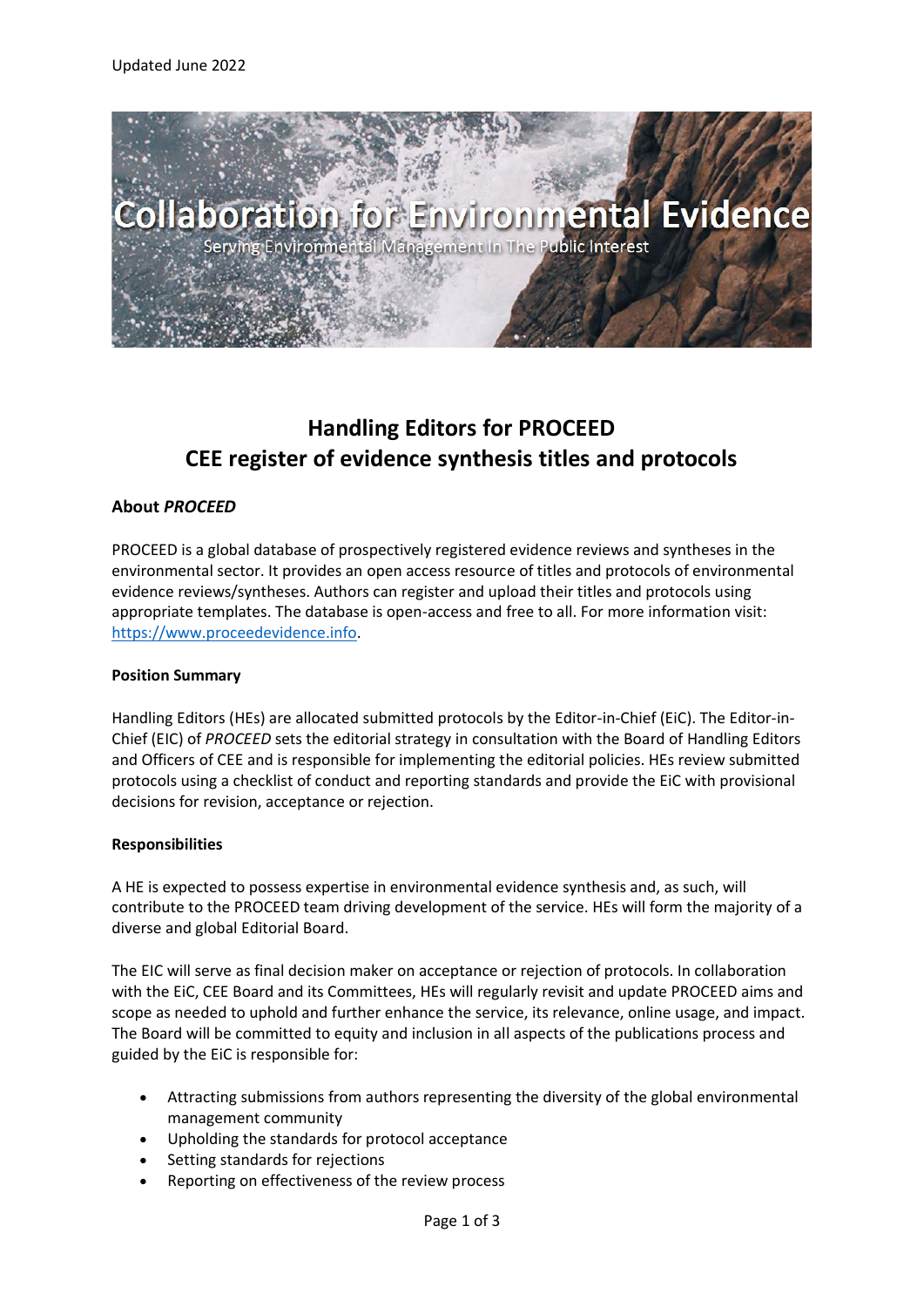• Maintaining the integrity and confidentiality of each author's work while that work is under review

The main tasks associated with an HE are:

- Using the PROCEED process to provide timely provisional decisions to the EiC on submitted protocols
- Corresponding with authors and editors, regarding review and/or manuscript decisions
- Be conversant with issues and approaches around avoiding bias in evaluation and editorial processes
- Contributing to the delivery of adequate inventory of high-quality protocols as agreed with the CEE Board
- Liaising with our partners at the Julius Kuhn Institute to make changes and improvements to the PROCEED website.

### **Additional Duties**

To take part in an annual Publications Strategy and Editorial Board Meeting.

Provide feedback to the EiC and CEE Board regarding the performance of the service of PROCEED.

### **Qualifications and Required Skills**

The CEE seeks a creative, dynamic Board of Handling Editors to contribute to the development of PROCEED as a service to the evidence synthesis community globally. Handling Editors should be team players with energy and vision to contribute to promotion and further development of the service.

Handling Editors will:

- Be active in the field of environmental evidence synthesis or closely allied field from a research or management perspective.
- Be fair and trustworthy, while possessing the ability to make difficult decisions
- Have a willingness to explore the use of social media and technology tools as a means of enhancing service usage and author interest
- Demonstrate organizational and communication skills, with a focus on service and positive author experiences.
- Be conversant with issues and approaches around avoiding bias in evaluation and editorial processes.

The CEE expects that Handling Editors will perform their editorial obligations in a manner consistent with the highest standards of professionalism, competence, integrity, and ethics, and not engage in any conduct that may bring harm or disrepute upon PROCEED or CEE.

### **Terms of appointment**

Handling Editors will serve an initial 1-year term and would normally serve a period of at least 3 years. At the discretion of the CEE Board, this term may be renewed.

### **How to Apply**